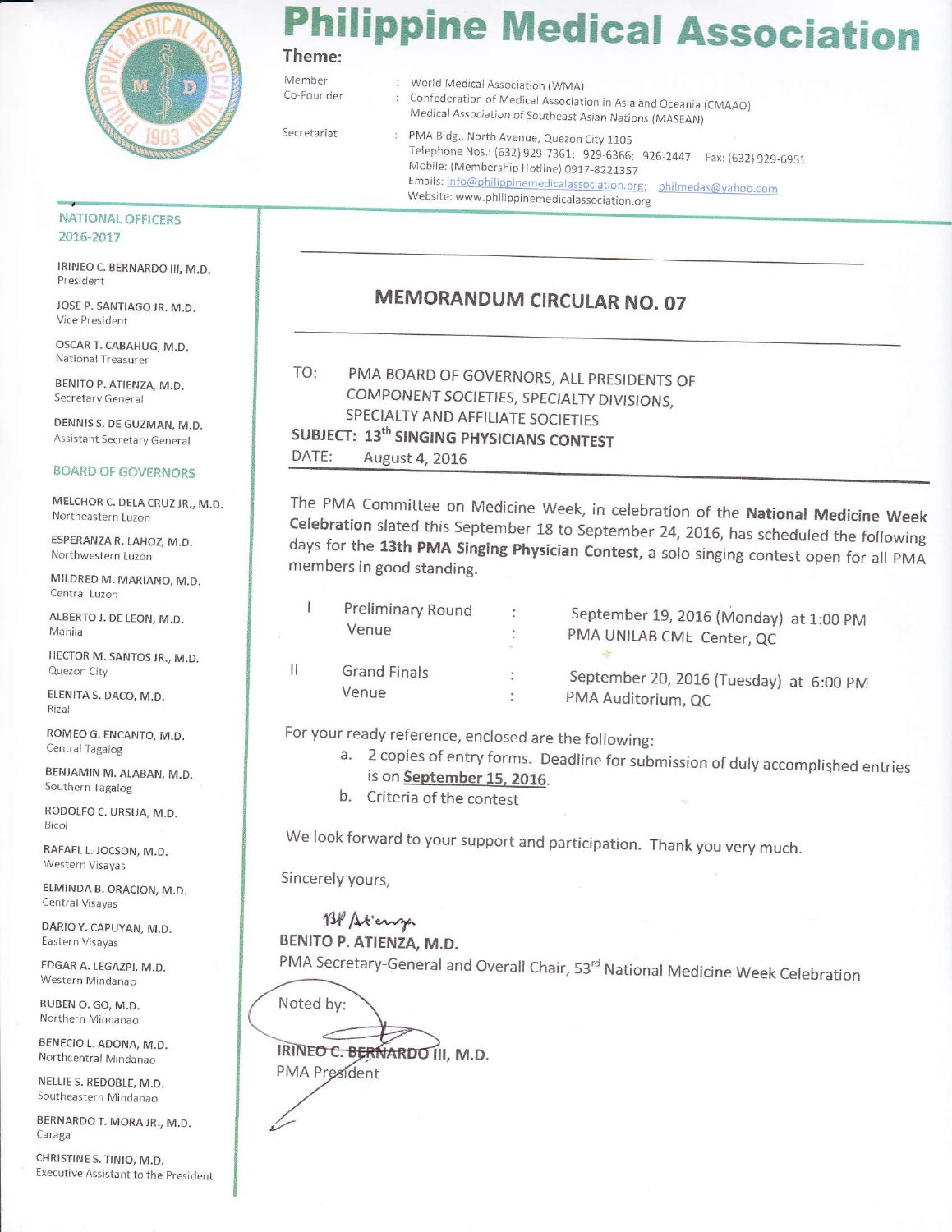# PHILIPPINE MEDICAL ASSOCIATION 13TH SINGING PHYSICIAN CONTEST

#### PROGRAM CRITERIA:

- 1. A contestant must be a bonafide PMA member in good standing as of the current year 2016-2017.
- 2. A contestant nominated by any Specialty, Sub-specialty or any Affiliate Society must be duly endorsed by his PMA local component society.
- 3. The song should be in English or Filipino where the theme is Original Pilipino Music (oPM).
- 4. The contestant should provide his/her own CD or USB.
- 5. Back-up singers, dancers and props will not be allowed during the contest.
- 6. Contestant should limit their performance to a maximum of five (5) minutes only.
- 7. This is an amateur singing contest. Professional or recording singing physicians are not qualified to join. Previous winners of this contest are likewise disqualified. However, previous finalists of the PMA Singing Physicians contest are still qualified to join the contest.
- 8. All qualified contestants will go through an elimination round to be held on september 19, 2016, 1:00 p.m. at the PMA UNILAB CME Center, QC.
- 9. There will only be fifteen (15) contestants to be chosen to compete for the Finals on september 20, 2016, 6:00 p.m. at the PMA Auditorium.
- 10. The decision of the judges will be final.

#### PRIZES:

| 10,000 plus Trophy |
|--------------------|
| 5,000 plus Trophy  |

#### OTHER RELEVANT INFORMATION:

- 1. Entry Forms are available at the PMA Secretariat c/o Ms. Baby Piffgol-Gorospe and Ms. Neneth Daquis at tel. nos. (02) 9262447, 9262447, 9297361 or Fax- 9296951.<br>Finalists coming from the provinces will be provided with a free overnight stay at
- 2. Finalists coming from the provinces will be provided with a free overnight stay at the PMA Doctor's Inn.
- 3. Formal Attire is required to all the grand finalists.